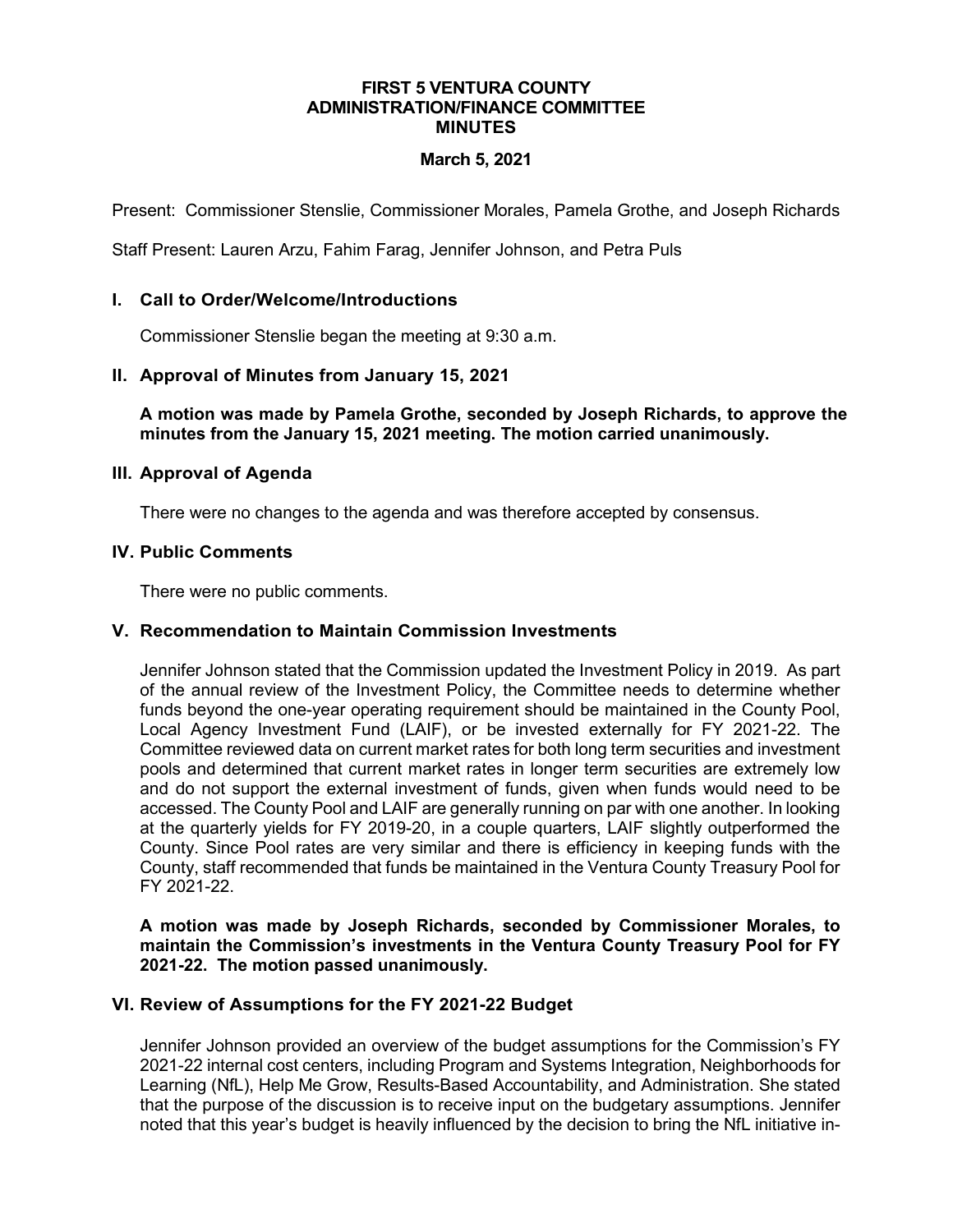house and how it has important implications for how the Commission has traditionally accounted for administrative staffing support. Bringing the \$3 million NfL initiative in-house is a major change in the way the Commission conducts business and requires sufficient administrative support to carry-out the program, which will almost triple the number of staff the Commission employs. The Committee reviewed definitions and approaches for accounting for administrative costs. The Committee agreed to pursue a model that identifies certain positions as centralized administrative support (also referred to as central services), and proportionally allocate those costs to programmatic and evaluation activities. This is based on the premise that all programs benefit to some degree from administrative support services and they are essential to implement programs. In order to assess the true cost of programmatic activities, these administrative staffing costs need to be included and reported in programs accordingly, just as they are when contracting with an external service provider. Before finalizing budgets next month, Jennifer discussed the proposed approach with the auditors. The Committee discussed maintaining the administrative cap at 12%.

Jennifer reviewed the preliminary budget assumptions and the proposed staffing pattern, noting the increase in positions due to bringing the Neighborhoods for Learning initiative inhouse. Jennifer stated that the assumptions will be refined over the next month as more information is obtained on historical usage and rate increases. At the April meeting, staff will present the proposed FY 2021-22 budgets, updated financial plan, proposed changes to Administrative Cost Policy, and proposed FY 2021-22 administrative rate cap.

## **VII. Recommendation to Allow Use of Unspent Funds for Close-Out Activities for Contracts that Sunset June 30, 2021 and Approve Criteria for Extending Contracts**

Jennifer Johnson stated that, similar to the Close-Out Funds Policy approved by the Commission in February 2019 for funded programs that would sunset June 30, 2019, staff is recommending to continue this strategy to facilitate the close-out process and ensure a smooth transition for funded programs that are scheduled to sunset June 30, 2021. The proposal is to include up to \$200,000 in available unspent funds from FY 2019-21 in the operating budget for FY 2021-22 for requests from existing contractors that need resources to complete close-out activities between July 1, 2021 and September 30, 2021. Jennifer reviewed the criteria and allowable costs for close-out funds requests, along with the request and approval process whereby approval of such requests is delegated to the Executive Director.

**A motion was made by Commissioner Morales, seconded by Pamela Grothe, to approve unspent funds for close-out activities for contracts that sunset June 30, 2021 and approve the proposed criteria for extending contracts. The motion passed unanimously.** 

### **VIII.Review of Financial Reports as of December 31, 2020**

Jennifer Johnson presented the financial statements as of December 31, 2020. Jennifer referred to the balance sheet and the statement of revenues and expenditures. She also referenced the December 2020 expenditure report, noting that the report largely reflects funded partner activity through quarter one. She gave an overview of the statements and the report, providing explanations as to variances.